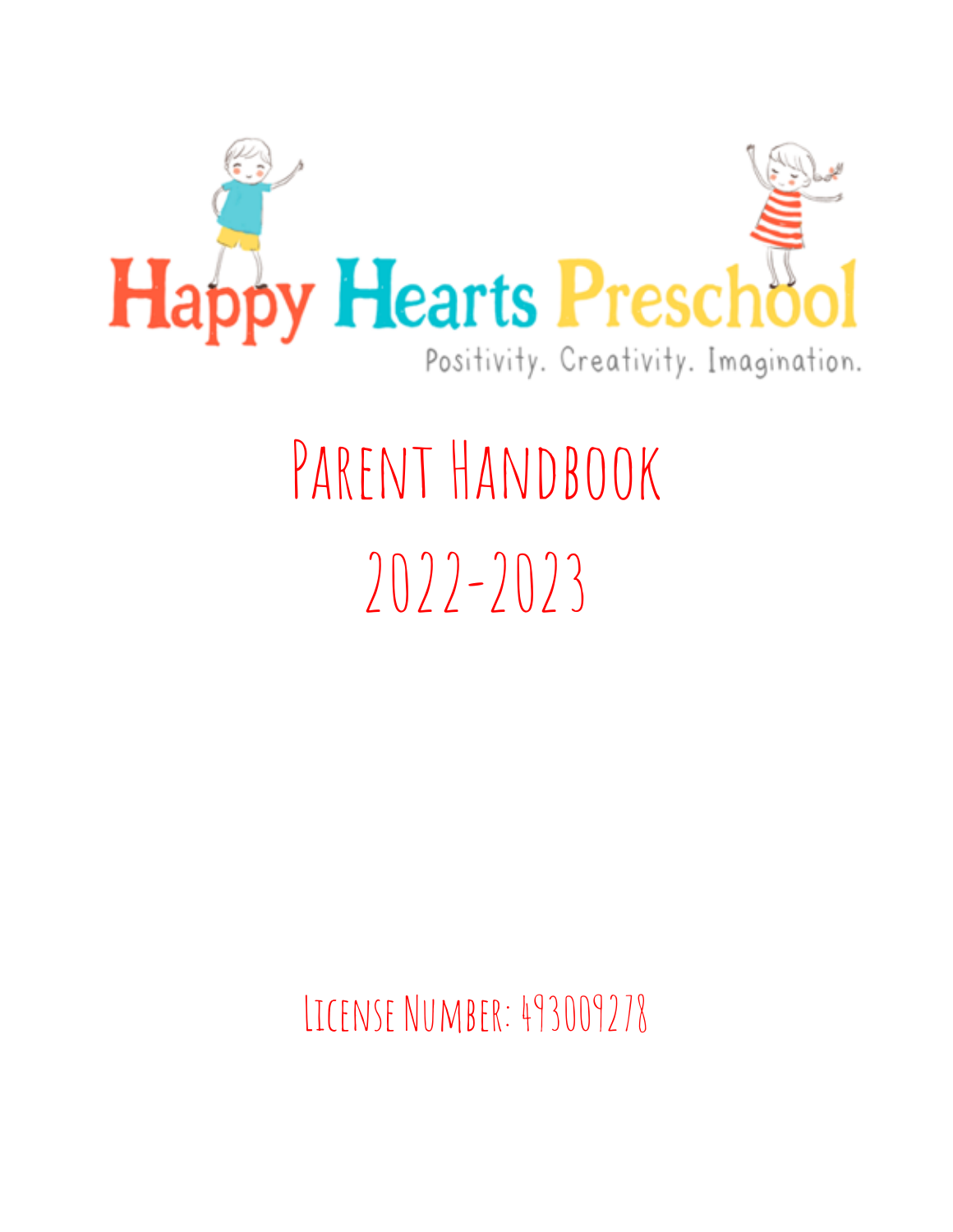#### OUR PHILOSOPHY

Happy Hearts Preschool Program is child-centered, with a play-based philosophy. We believe children learn through active exploration in an environment that is rich in materials and provides opportunities to converse, socialize, work, play and negotiate with others. Our classrooms are planned to encourage curiosity, exploration and problem solving. We believe that purposeful play is the true work of the child. Through this play we view children as thinkers reflecting about their world. Learning to make decisions and gain knowledge. We provide this learning environment for 2 year olds to kindergartners.

We believe that all children deserve respect, love and attention. Happy Hearts Preschool believes that children learn best when they are in a safe, positive and stimulating environment; one in which children are allowed to explore and imagine the what-if's of the world. We strive to foster age appropriate development through learning opportunities that happen naturally through play and curiosity. Our job as early childhood educators is to nurture these opportunities.

During a typical day there are structured and unstructured periods, allowing children to learn at their own rates. Children are actively involved in experiences, which include foundations of math, science, social studies, creative art, language arts, music, movement and dramatic play. Happy Hearts Preschool considers all aspects of child's growth and development- intellectual, social, emotional, physical and creative.

We have a strong emphasis on the importance of Mother Nature. We believe that by educating the next generation of their impact on our planet- we can empower them to protect and care for it. In a world that has become so electronically driven, Happy Hearts believes there is great importance in raising children to care for the earth and have a love of nature and the outdoors. We celebrate each season and it's changes to nature throughout the year.

We believe that socialization at a young age is an important component to children's development. By allowing the children to problem solve and giving them the tools to do so in a positive way, we are helping to create strong interpersonal skills. We believe in the positive discipline method, first designed by Alfred Adler and Rudolf Dreikurs. Designed to teach young people to become responsible, respectful and resourceful members of their communities. This method "teaches important social and life skills in a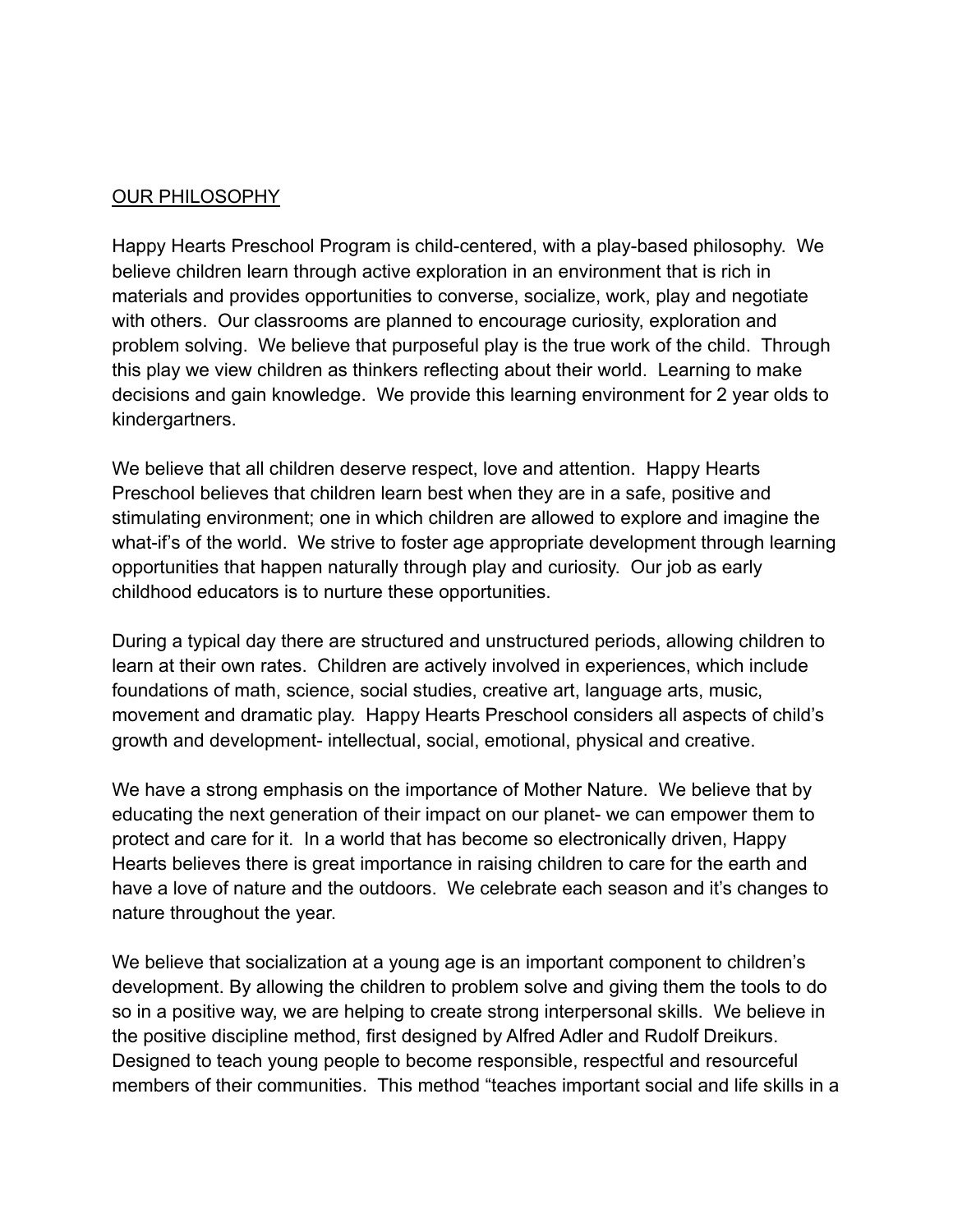manner that is deeply respectful and encouraging for both children and adults." (Jane Nelson)

At Happy Hearts Preschool our goal is to give children the tools they need to venture out and become lifetime learners.

It is our goal that each graduate leaves with:

- Development of a positive self-concept
- Acceptance and expression of both positive and negative feelings
- Positive ways of interacting with both peers and adults
- A high regard for the environment and nature
- Academic readiness for kindergarten
- Growth of creative thinking and problem solving skills
- Age appropriate problem solving skills
- Kindness & respect for all living things

#### PROGRAMS & PURPOSES

*CA State Ratio is 12:1, for ages 2-5. We strive for lower ratios (see below), but at times may use the state ratio*

Happy Hearts Preschool will offer four programs, with varying ratios:

- · Ladybugs: ages 2 to 3 years old, potty-trained not required
	- This introduction to Preschool focuses on social skills, toilet training, self help, and classroom structure (circle time, routine following, clean up, etc). All while supporting child led exploration in line with our play based learning philosophy. **Ratio 7:1**
- · Sprouts: age 3 (by Sept 1) and older, potty-trained

Our Sprouts will further develop school social skills, learn classroom structure, explore academic concepts, and strengthen self help skills. Invitations to explore both indoors and out, will allow for child led learning through play. **Ratio 12:1**

· Blossoms age 4 (by Sept 1) and older, potty-trained

As the final class before Kindergarten, Blossoms keeps small ratios while further developing kinder readiness skills. These include social and emotional readiness and academic concepts presented through games, play, read aloud, and free exploration indoors and out. **Ratio 12:1**

· School Aged (Grades K-3)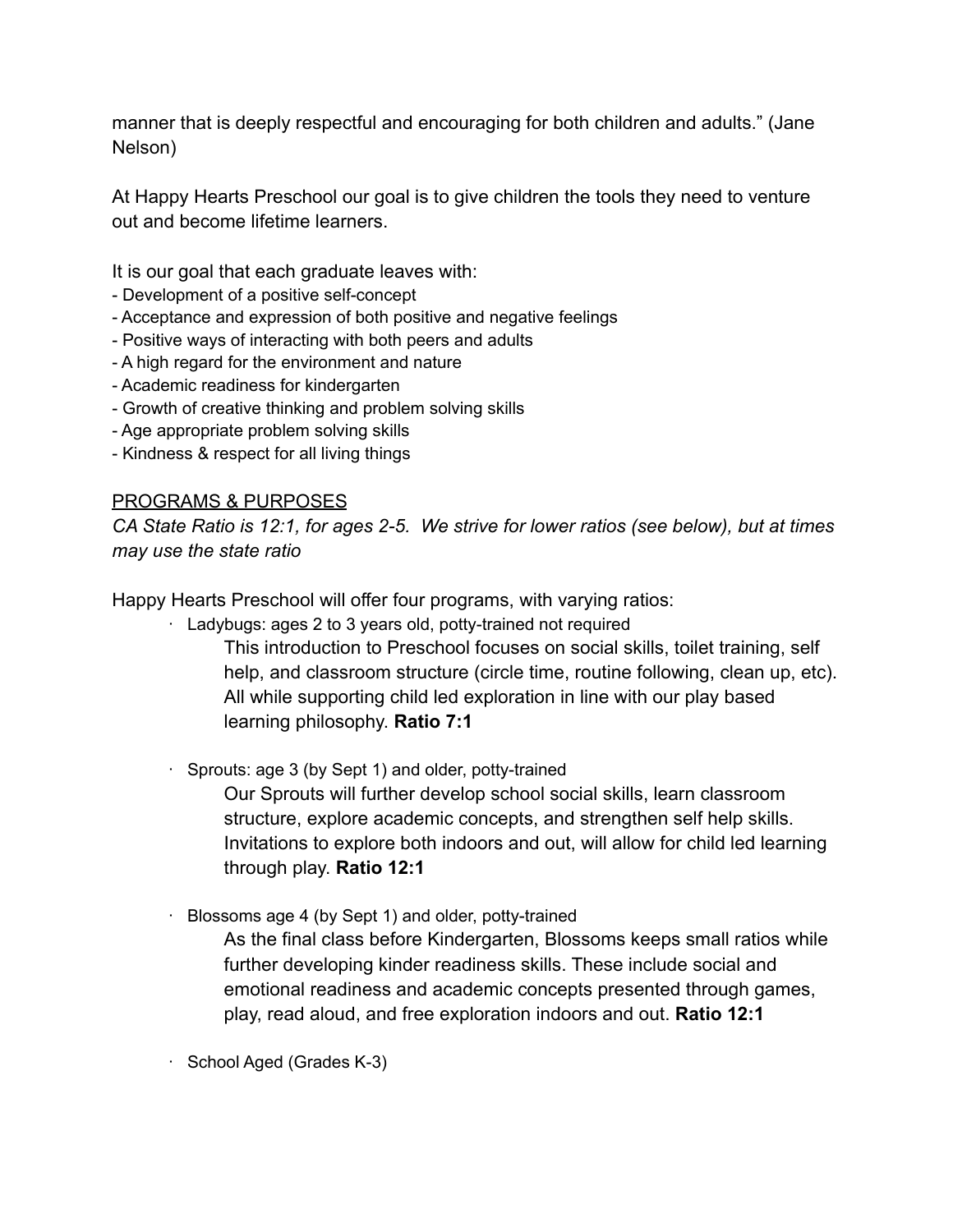Afterschool, Camps, and Special Event programs will be available for children entering/in grades K-3. This explorative environment offers invitations for play, reading, building, gardening, field trips, and play indoors and out. **Ratio 12:1**

Once children are potty-trained and ready to join the Sprouts, teachers will assess based on observations and speak with parents about the transition (enrollment space permitting). Otherwise, we wait to move up in July for the new school year. When possible, including free play on the playground, all preschool programs will integrate to allow for multi-age exposure. In accordance with state licensing standards, School Age students will join preschoolers only for special events.

The Association for Childhood Education International (ACEI) lists the following benefits of multiage classrooms:

> • Children are able to spend several years with the same teacher. This allows the teacher to develop a deeper understanding of a child's strengths and needs, and is therefore in a better position to support the child's learning.

• Children have several years to develop, and are able to see themselves as progressive, successful learners.

• Children are viewed as unique individuals. The teacher focuses on teaching each child according to his or her own strengths, unlike in same-grade classrooms that often expect all children to be at the same place at the same time with regard to ability.

• Children develop a sense of family with their classmates. They become a "family of learners" who support and care for each other.

• Older children have the opportunity to serve as mentors and to take leadership roles.

• Children are more likely to cooperate than compete. The spirit of cooperation and caring makes it possible for children to help each other as individuals, not see each other as competitors.

• Older children model more sophisticated approaches to problem solving, and younger children are able to accomplish tasks they could not do without the assistance of older children. This dynamic increases the older child's level of independence and competence.

#### POSITIVE DISCIPLINE

A key aspect to our program is the work we do through positive discipline. This work is some of the most important for children to carry with them on to elementary school. Interpersonal skills are taught by example, which is why our school strives to make all interactions with children meaningful. We believe that a relationship-based, positive discipline approach is the best way to guide children in our care. With this approach, we hope to create this relationship with each family at our school. In the classroom,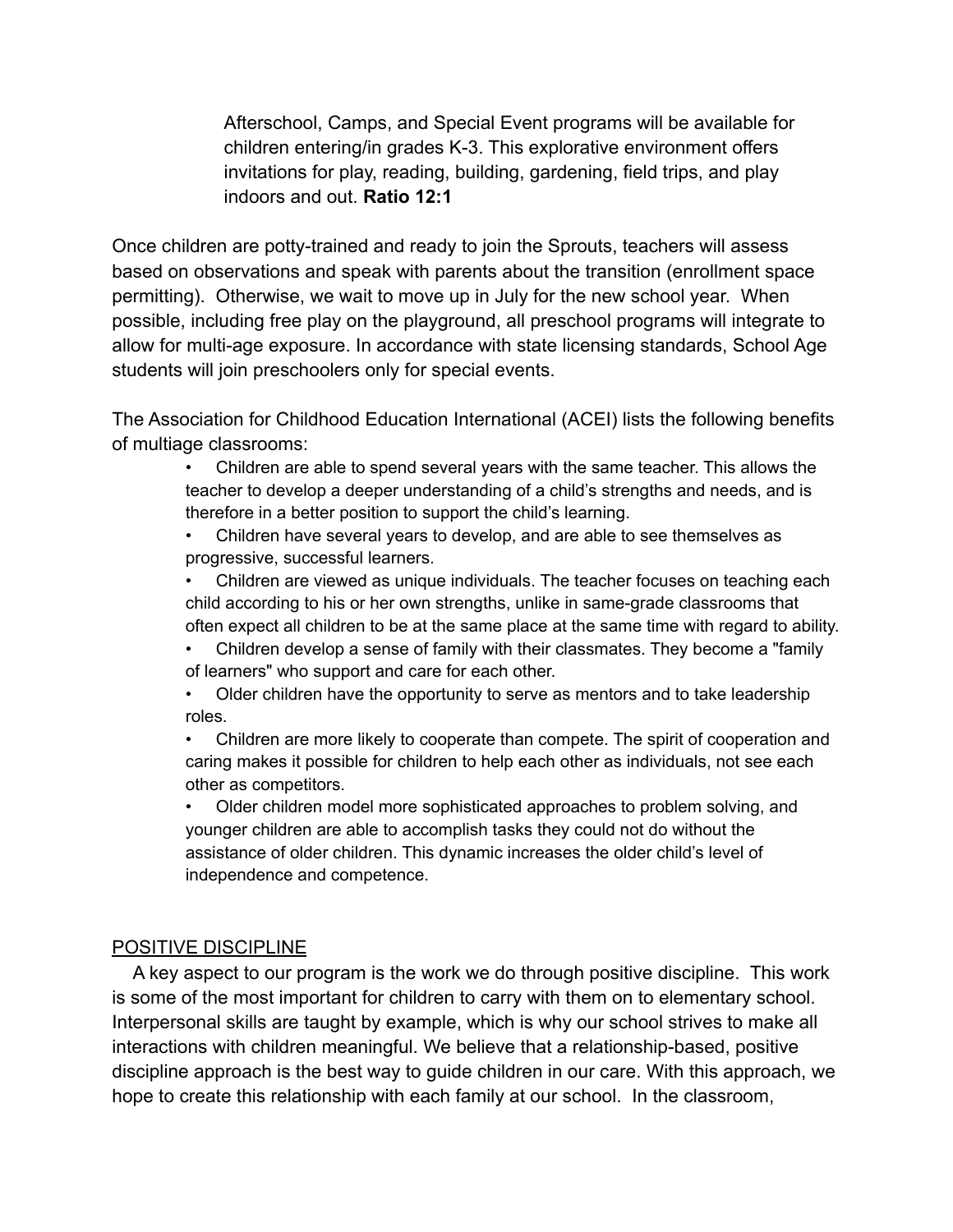teachers look for the meaning behind a behavior. Is the child hungry? Thirsty? Scared? Upset about a change at home/school? The more communication parents have with teachers and staff, the better we can accommodate the emotional needs of your child. We believe it truly takes a village.

Key Aspects of Behavioral Expectations include:

· Children are spoken to in a respectful manner

· Children are always encouraged to use their words to solve problems, and teachers assist when helping with these disputes

· Positive redirection is used when possible

· Children are encouraged to identify their emotions using I statement ("I feel…when…")

· Pushing, hitting, spitting, biting, name-calling, bullying and yelling are all unacceptable behaviors

· If these behaviors continue child will be encouraged to take some space and play separately from the group/activity and have one-on-one with a teacher as needed

· Children are not asked to apologize. Many times they are not sorry for their behavior and we would rather encourage empathy by using statements such as "what do you need to feel better?" and make amends using problem solving skills taught in class.

The school prohibits all the following: corporal or unusual punishment, infliction of pain, humiliation, intimidation, ridicule, coercion, threat, mental abuse or other actions of a punitive nature. No action shall be taken that interferes with functions of daily living including eating, sleeping or toileting; or withholding shelter, clothing, medication or aids to physical functioning. These actions are prohibited. Happy Hearts Preschool does not engage in any of the above.

All teachers & staff are to follow the discipline policy. Any violation of this policy is grounds for immediate termination and reporting made to the Community Care Licensing and Child Protective Services.

Happy Hearts Preschool works with The Behavior Consultant Project through the Early Learning Institute when needed. We reserve the right to contact these resources if we feel it is necessary for the child to be successful in our program. Consent from parents is needed before cases can open. The school retains the right to terminate enrollment for misconduct if it is repeated, disruptive or threatening.

#### ENROLLMENT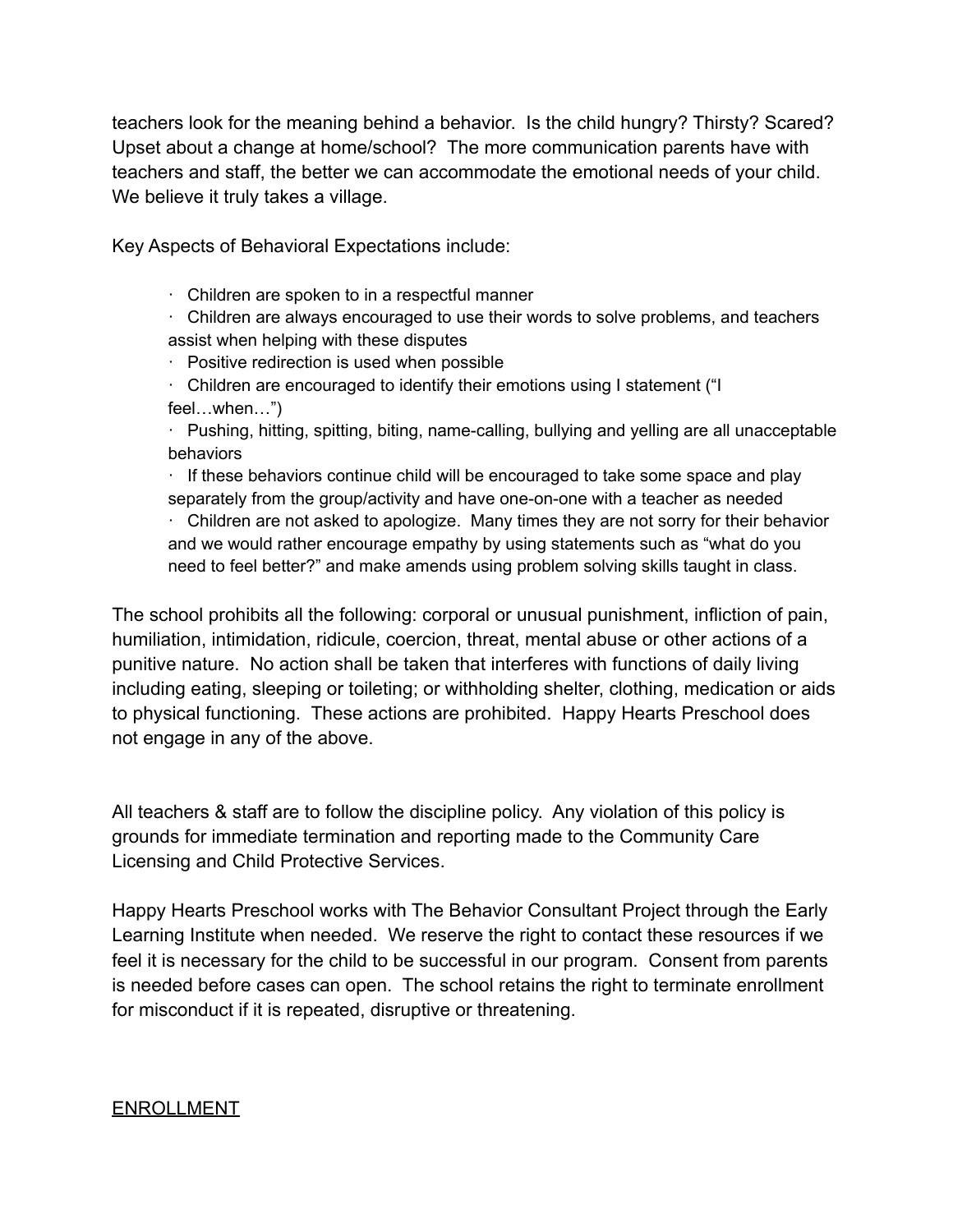A child must be at least 2 years old to be admitted to the school. We offer a multi-age learning environment, but with separate spaces for different ages as needed. Happy Hearts Preschool serves 2 years old to entry into kindergarten. Our School Aged Classroom serves children entering/in K-3 grade.

Our program is limited to 61 students at any given time and therefore space is limited. If no immediate opening exists, the child will be placed on a waiting list.

All forms required by Community Care Licensing, including proof of immunizations, and medical assessment must be submitted before a child is enrolled, children will not be admitted to school without submission of required forms.

#### PLACEMENT CRITERIA

Prior to enrollment, we require a child & parent (or authorized representative) interview. This allows for us to make placement decisions based on factors such as age, temperament, and readiness for preschool. We do not in any way discriminate against any prospective family on the grounds of color, religion, nationality, family type, or socio-economic status. We welcome all walks of life and appreciate a diverse, multicultural classroom. We understand that it is for the child's own benefit to have a strong fit for both the family and the school.

#### RATIO

The State of California mandates a 12:1 Child/Teacher classroom ratio be maintained at all times.

Happy Hearts Preschool feels that before the age of 2 years & 9 months, students need more attention. Our Ladybugs program will hold a ratio of 7:1, going above and beyond the State's requirements. At times, when needed, the state ratio will be used.

#### HOURS OF OPERATION

The school is open Monday through Friday from 8:30 AM – 3:30 PM

#### MORNING PRESCHOOL:

- Ladybugs day ends at 12:30PM Pick up us at 12:30 PM.
- Sprouts & Blossoms day ends at 1:00 PM Pick up is at 1:00 PM

EXTRA CARE is offered if additional care is needed. Pick up is 3:30 PM for EXTRA CARE OPTION.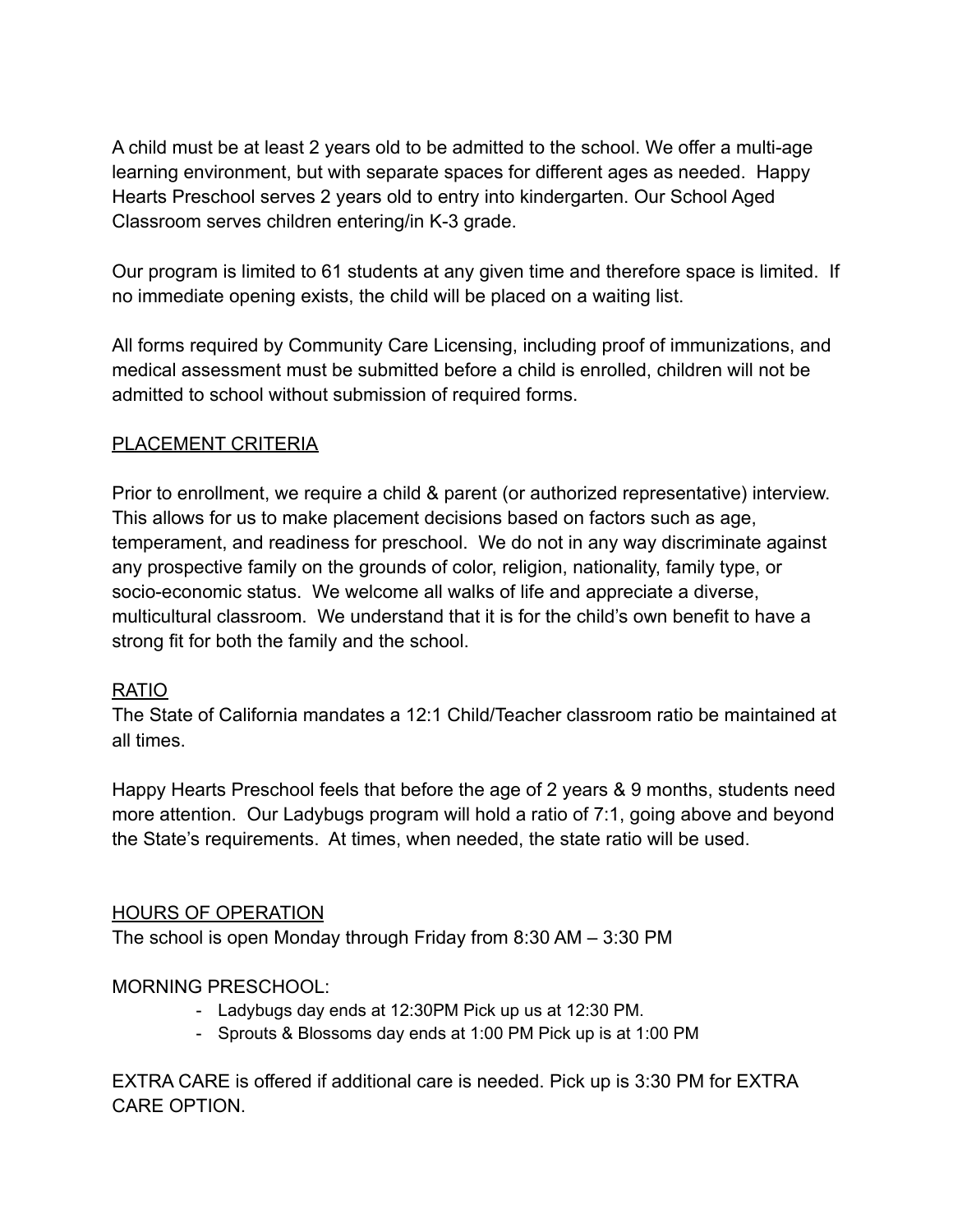Note: Pickup time is strictly enforced. Failure to pick up child on or before 12:30/1:00 PM (morning), 3:30 PM (extra care) will result in a \$1/minute late fee for all late pick ups. Continued late pickup is grounds for immediate termination.

#### SUPPLEMENTARY SERVICES

The school offers supplementary activities to enhance your child's learning experience. These services may include: gymnastics, music lessons, foreign languages, art. These services are voluntary and are offered for an additional fee. The school will always provide parents with advanced notice of all services offered & allow for time to collect fees.

#### FIELD TRIP PROVISIONS

We may take field trips during the school year. You are encouraged to attend as a volunteer/chaperone. Some field trips will be walking to local places nearby such as the local library, Redwood Empire Gymnastics, and other areas of the fairgrounds. Field trips will always be scheduled in advance & require enough parent volunteers to safely leave the school and meet all requirements. If requirements are not met, field trips may be canceled. \*Ratio for field trips is 1 adult for every 6 children

#### TRANSPORTATION ARRANGEMENTS

All transportation is the responsibility of the parent. Happy Hearts Preschool does not transport children at any time. Arrangements are to be made in advance if transportation is necessary for field trips or other special events.

#### PHOTOGRAPHY & VIDEO

Children will be photographed throughout the day as they interact. These photos will be used for classroom displays & projects. Documenting the learning process is an important component to our program. Happy Hearts Preschool retains the right to use these images for marketing, brochure and websites. If a parent objects, the school must be notified in writing

#### PARENT RIGHTS

Happy Hearts Preschool believes that communication is key in creating a positive community for our children to flourish. Please do not hesitate to talk with any teachers regarding any issues that you wish to address. Our school maintains an open door policy. A parent can call for a conference for any reason.

Parents or an authorized representative has the following state-mandated rights:

1. Enter and inspect the school without advance notice whenever children are in care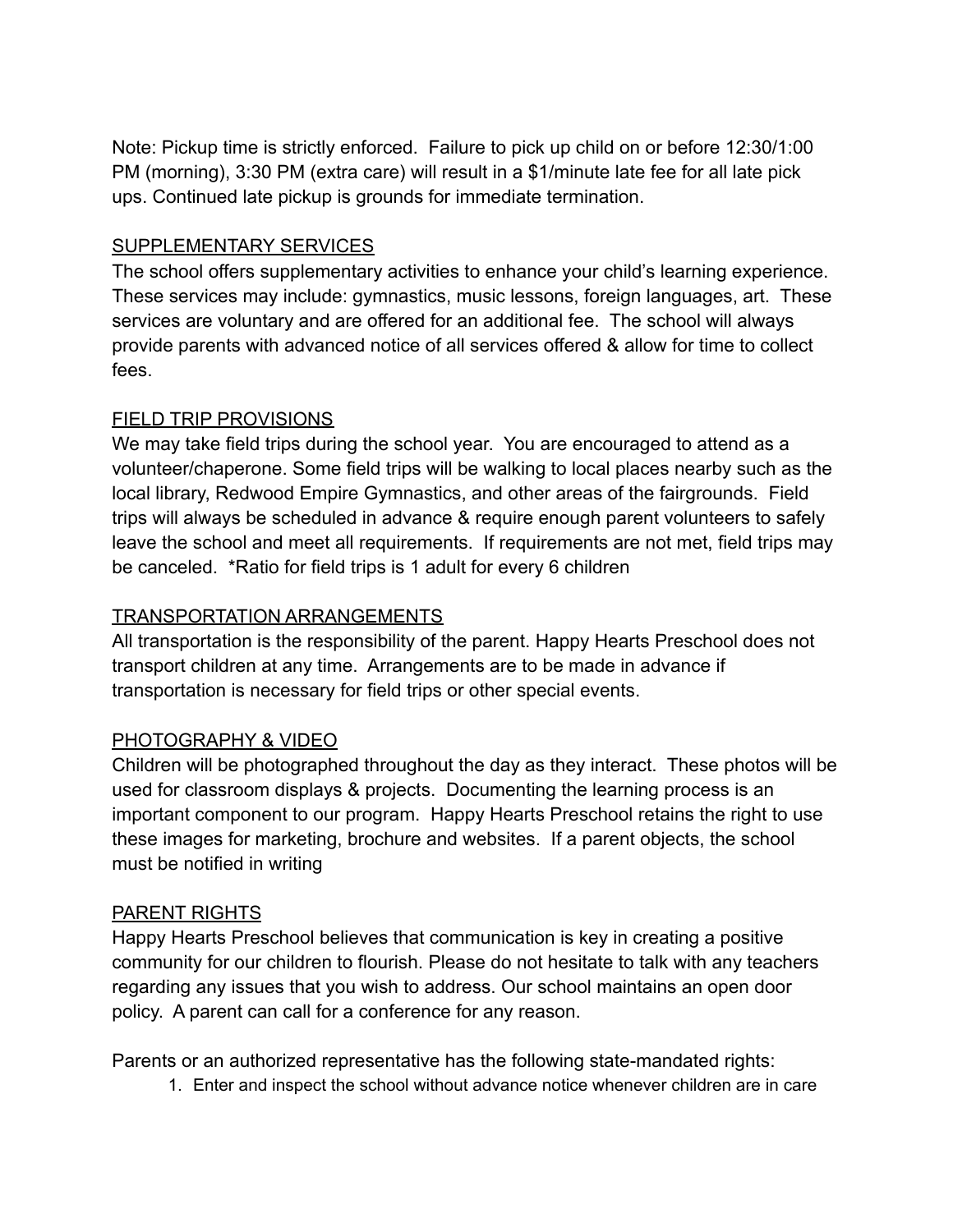2. File a complaint against the licensee (the school) with the licensing office and review the licensee's public file kept by the licensing office

3. Review reports of licensing visits and substantiated complaints against the licensee made during the last three years.

4. Complain to the licensing office and inspect the school without discrimination or retaliation against you or your child

5. Request in writing that a parent not be allowed to visit your child or take your child from the school provided you have shown a certified copy of a court order

6. Receive from the licensee the name, address and telephone number of the local licensing office

7. Be informed by the licensee, upon request, of the name and type of association to school for any adult who has been granted a criminal record exemption, and that the name of the person may also be obtained by contacting the local licensing office

8. Receive from the licensee the Caregiver Background Check Process Form

Parents/guardians are required to review & acknowledge the receipt of the following forms:

- · Personal Rights
- · Parents' Right Notification
- · Background Check Process

#### CHILDREN'S RIGHTS

Each child that is enrolled and receiving services from our school shall have rights, which include the following:

1. To be accorded dignity in his/her personal relationships with staff and other persons

2. TO be accorded safe, healthful and comfortable accommodations, furnishings and equipment to meet his/her needs

3. To be free from corporal or unusual punishment, infliction of pain, humiliation, intimidation, ridicule, coercion, threat, mental abuse, or other actions of a punitive nature, including but not limited to: interference with daily living functions, including eating, sleeping, or toileting; or withholding of shelter, clothing, medication or aids to physical function

4. To be informed, and to have his/her authorized representative, if any, informed by the licensee of the provisions of law regarding complaints including, but not limited, the address and telephone number of the complaint receiving until of the licensing agency and of information regarding confidentiality.

5. To be free to attend religious services or activities of his/her choice and to have visits from the spiritual advisor of his/her choice. Attendance at religious services, either in or outside the facility, shall be on a completely voluntary basis.

6. In the school, decisions concerning attendance at religious services or visits from spiritual advisors shall be made by the parents(s), domestic partner(s), or guardian(s) of the child.

7. Not to be locked in any room, building, or facility premises by day or night.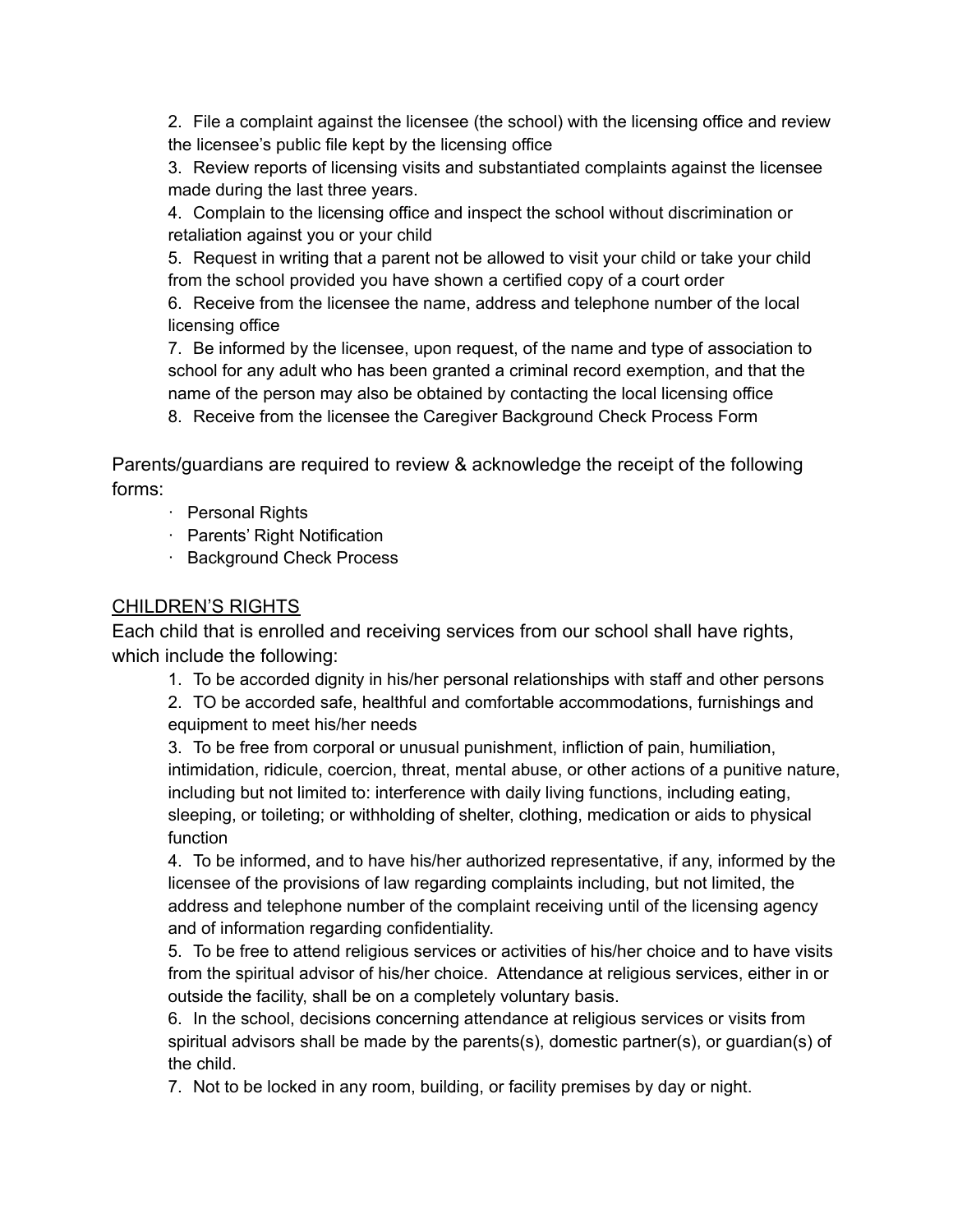8. Not to be placed in any restraining device, except a supportive restraint approved in advance by the licensing agency.

#### IMMUNIZATION REQUIREMENTS

Prior to admission to the school, children shall be immunized against diseases as required by the California Code of Regulations, Title 17, commencing with Section 6000.

As required by the California Code of Regulations, Title 17, Section 6035(b), a child who does not meet any of the requirements in Sections 101220.1(c), (d) or (e) above shall not be admitted to a child care center.

The school shall document each child's immunizations and shall maintain such documentation in the center for as long as the child is enrolled. Records will be updated as required, when child is due to receive required immunizations.

#### MEDICAL ASSESSMENT AND TB REQUIREMENTS

Prior to, or within 30 calendar days following the enrollment of a child, the school shall obtain a written medical assessment of the child. This medical assessment enables the school to assess whether the center can provide necessary health-related services to the child. Such assessment shall be performed by, or under the supervision of, a licensed physician, and shall not be more than one year old when obtained.

The medical assessment shall provide the following:

· A record of any infectious or contagious diseases that would preclude care of the child by the licensee.

- · Results of a test for tuberculosis.
- · Identification of the child's special problems and needs.
- · Identification of any prescribed medications being taken by the child.
- · Ambulatory status

If a medical assessment is not available for a child and cannot be obtained within 30 days of admission:

· A medical appointment date shall be obtained from the authorized representative upon the child's admission.

· TB test shall be obtained on the child within 30 days of admission.

The parent or authorized legal guardian is required to complete and sign the following State of California forms:

Child Physician's Report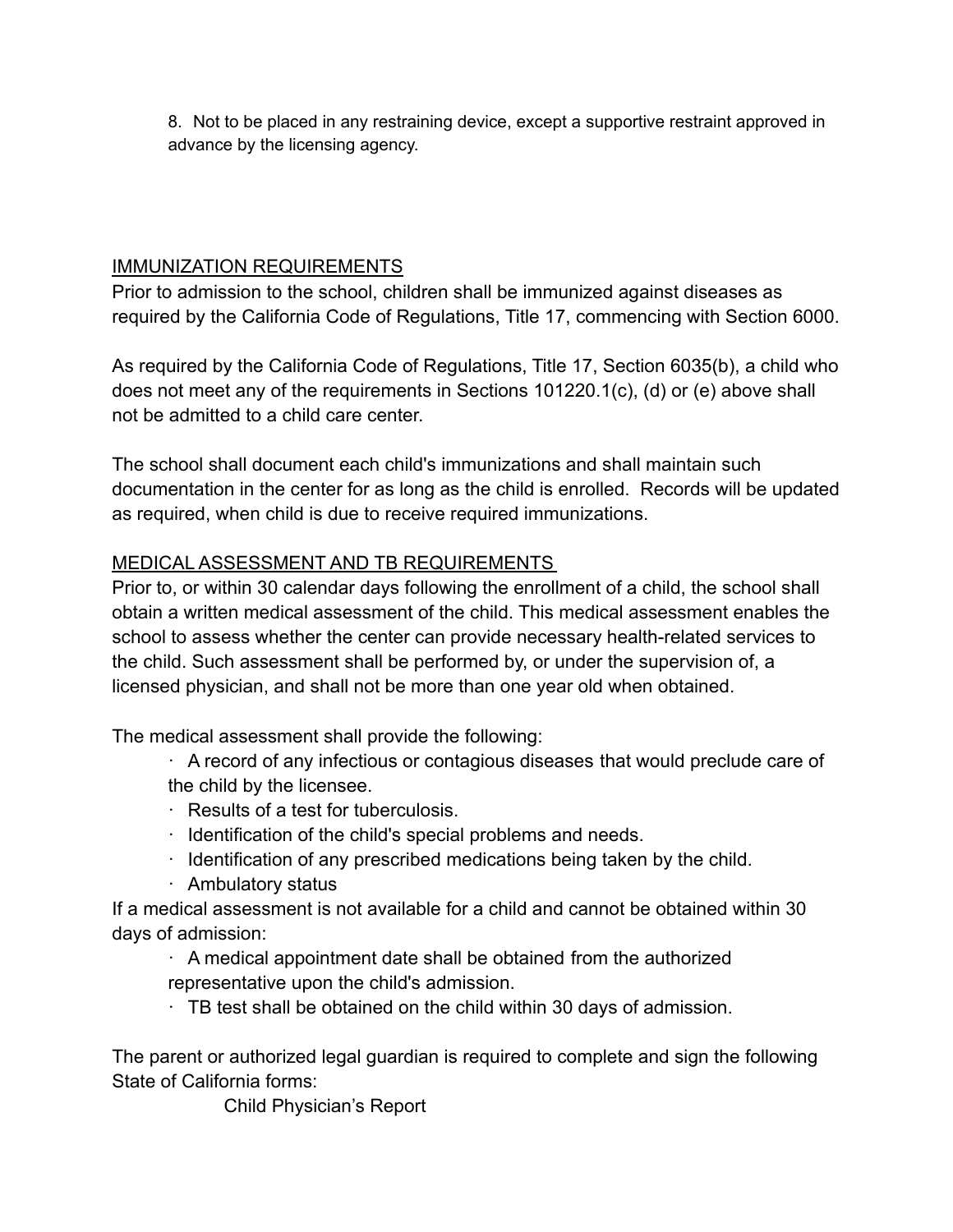#### Child's Preadmissions Health History

#### MEDICATION POLICY

Medication will NOT be given to any child at school unless discussed prior to enrollment or if medical conditions have changed since being enrolled. Our school provides Incidental Medical Services- IMS on a case-by-case basis. This is to ensure the child's needs can be met at the time of admission and throughout the child's attendance at the facility. Please discuss with the director further if your child requires IMS. The school may choose to provide incidental medical services when the parent/authorized representative has provided written authorization and obtained written instructions from the child's physician. All medications and equipment/supplies will be placed out of reach in a locked cabinet with all forms on hand.

#### IDENTIFICATION & EMERGENCY INFORMATION

The school must have a completed Identification & Emergency Information form on-file prior to a child's first day. If this information changes during the course of the school year, it is the parent's responsibility to notify the school and complete a new form immediately.

#### EMERGENCIES

If the school deems a medical or severe dental emergency, 911 will be called first. Parents are notified as soon as reasonably possible. For minor emergencies, staff will provide basic first aid and parents will be notified immediately. Parents/legal guardians are required to complete & sign the following forms:

- · Identification & Emergency Information
- · Consent for Medical Treatment

#### AIR QUALITY/FIRE SEASON

Happy Hearts Preschool will follow the AQI Index Guidelines. The school will close if the air quality reaches an AQI rating of 201, based on AIrNow.org rating at 5 am that morning. Parents will be notified via Brightwheels App by 6 am the same morning. There is no change in tuiton should a natural disaster occur causing school closure. Should new information arise, these guidelines may be adapted to align with best practices.

#### COVID-19 POLICIES

Please see a separate PDF of all Covid-19 policies and procedures. This is continuously updated as information changes.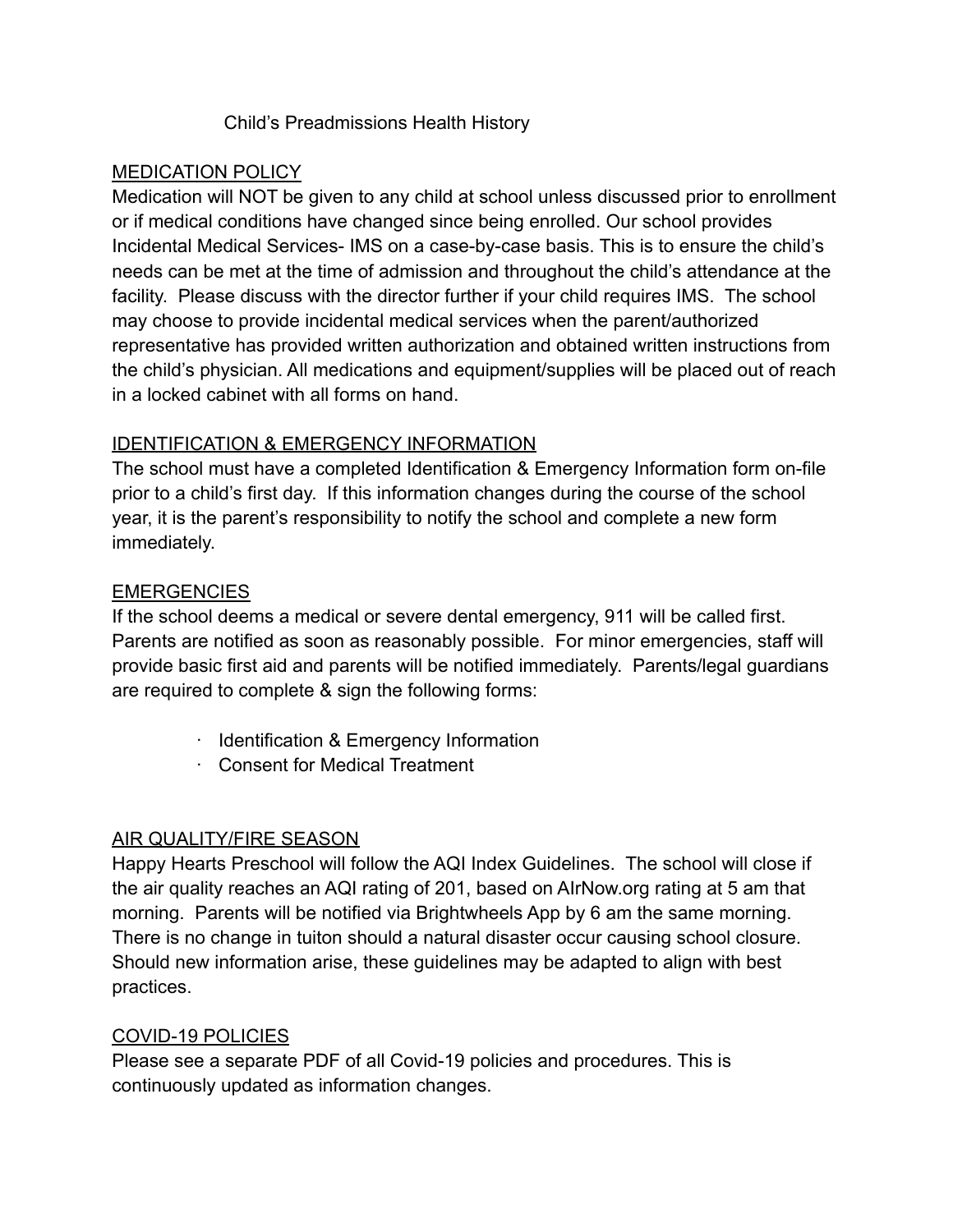#### **PACIFIERS**

We have found that children can often not distinguish between each other's pacifiers at school. We ask that you keep all pacifiers at home. It's best to prepare your child to not have a pacifier at school by helping them ween from it at home.

#### SIGN IN/SIGN OUT PROCEDURE

All parents/legal guardians are **required** to sign their child in and out every day upon drop off and pick up using the Brightwheel app. Parents must know their PIN number and answer health questions asked upon drop off, along with a temperature check. Repeated failure to sign-in and out will result in a \$20 per incidence charge. A full legal signature is required. Children will not be released to any person other than legal guardians, unless the school has received prior written authorization from the parent, naming said person as authorized to pick up. Said person MUST present a government issued picture identification.

#### LUNCH & SNACKS

**Parents are required to bring a healthy lunch for your child**. Please be mindful of the food you're sending with your child. We are not a peanut free facility, but may choose to if a child enrolls with a peanut allergy. We suggest at least one protein, two fruits or vegetable choices and a carbohydrate. Please limit treats/desserts. We do not allow juice, as we find it has too much sugar. We do not permit CANDY, GUM, or SODA for any reason. We strongly encourage families to use reusable containers to follow our philosophy of taking care of the earth.

**Parents provide one labeled morning snack (served at 10 am)**. This snack is encouraged to be healthy. An afternoon snack is provided by the school

Children are never forced to eat anything they do not wish to eat. Teachers encourage participation in meals and snacks. The school does not serve breakfast, but for children arriving **BEFORE 9:00 am, they are welcome to bring their breakfast from home to eat.** 

#### RESTING TIME

For all children staying for Extra, or all Day Care there will be a resting period from 1:00-2:30 PM. State licensing requires each preschool aged child to be on a cot (provided) during the specified time.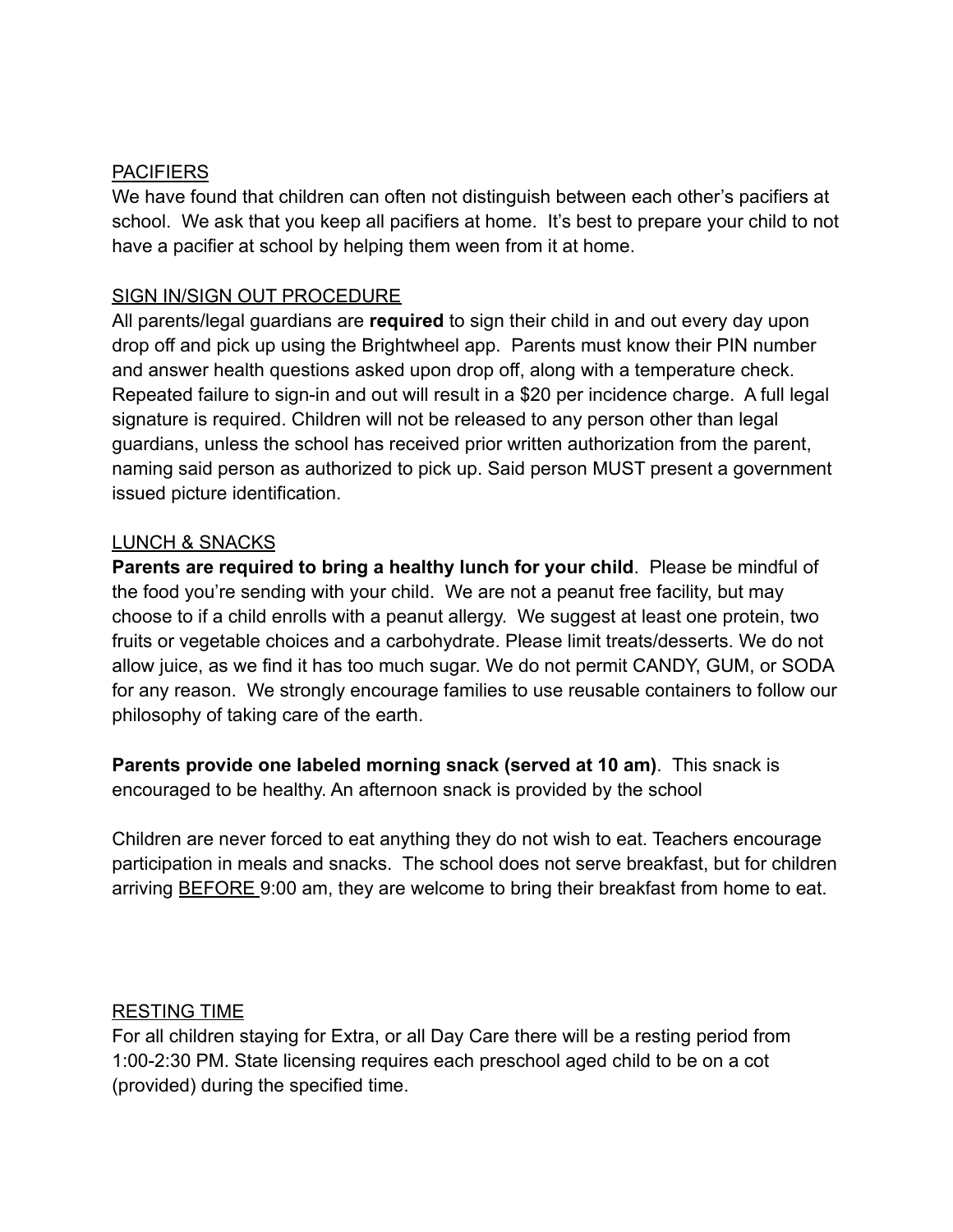Each child will bring a clean crib sheet at the start of the week and take it home at the end of their school week to be laundered. Each child is allowed one blanket and/or lovey. In accordance with our philosophy and desire to foster independence and speech development, pacifiers are not permitted during the preschool day or resting time.

#### TUITION

Tuition is based upon the number of days a child is scheduled to attend, NOT actual attendance. We do not offer make-up days for appointments or vacations.

#### MATERIAL FEE

A non-refundable materials fee of \$100 per child is due at enrollment. Every year, there is a re-enrollment fee of \$75, due in May when new Admission Agreements are given out.

#### PAYMENT POLICY

Tuition is due in advance on the 1stof every month, made payable to **Happy Hearts**

**Preschool**. There is a \$50 fee for tuition received after the 5<sup>th</sup>. If tuition has not been paid by the  $10<sup>th</sup>$  of the month the school will automatically un-enroll your child, unless arrangements are made for payment.

\* Returned checks are charged a fee of \$45, plus the late fee

#### TERMINATION OR REDUCED SCHEDULE

Both parties must provide 30-days written notice to cancel service and terminate enrollment. However, if the school cannot guarantee the health or safety of the staff or children, the school has the right to terminate enrollment or reduce schedule with written explanation.

### WE LOVE TO BE OUTSIDE!